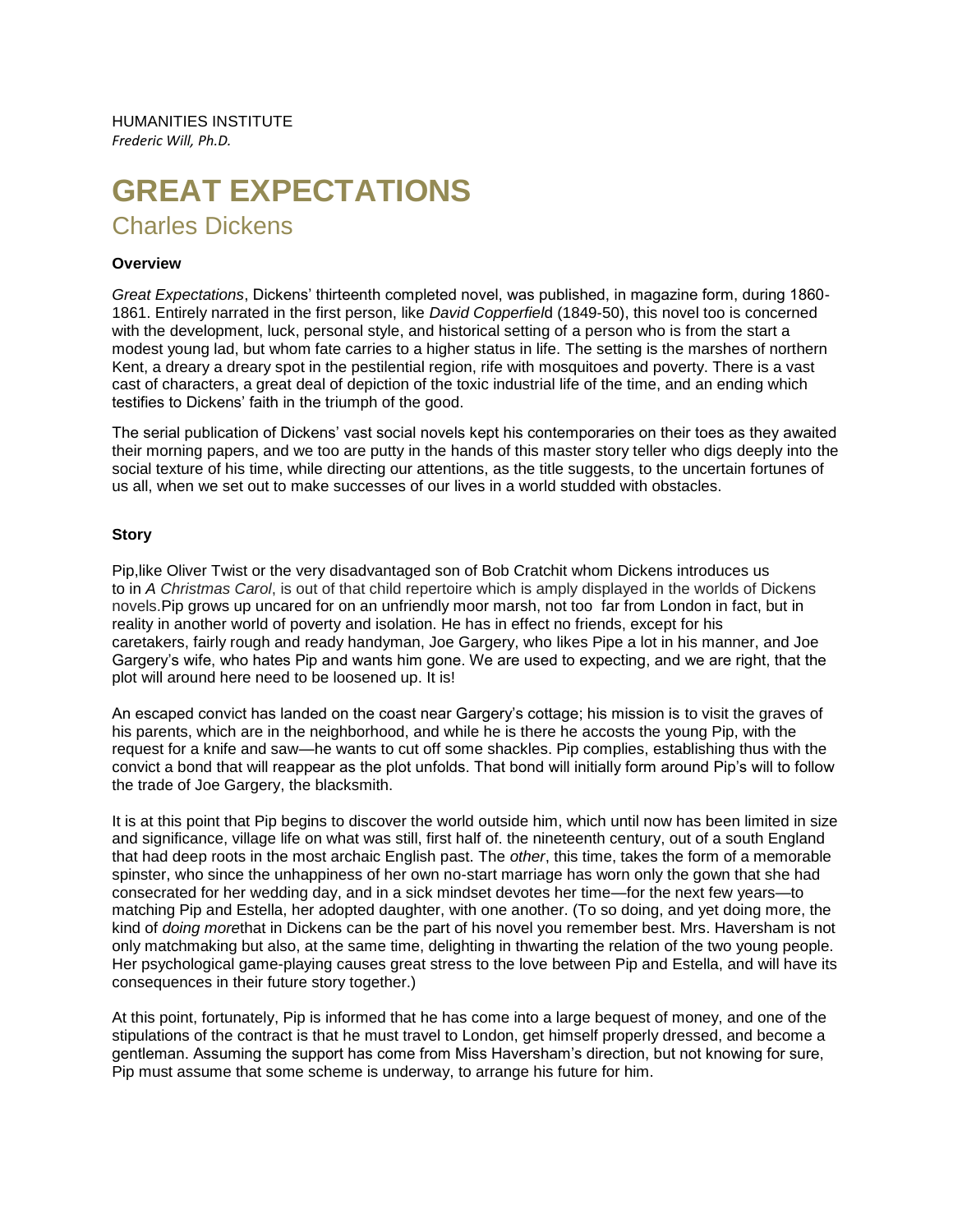From that point on, as we can predict from a knowledge of Dickens' plots, we are going to need to fill in many blank spaces and unexplored genetic lines until we figure out who is who—quite as important as who loves who. Not surprisingly, we learn that Pip's great benefactor is the convict Magwitch, who has done heavy time in Australia, then made his way back rich to England from Egypt, and is now a gentleman benefactor. Even the coy and cunning Estella, who has been married, divorced, and broken many a heart, finds herself in love with Pip again, and the prospects for a lasting union between them are better than ever.

### **Themes**

**Moral Values** A genuinely humble background, steeped in lasting moral values, can win out against negative forces, as Oliver eventually won out over vulgarity, crime, and bad manners.

**Cruelty**. Miss Havisham's hatred for men, after her unhappy abandonment at the altar, generates a lasting picture of cruelty. Memorable scenes, early in the novel, pit Miss Havisham's niece Estella against Pip, and reflect the viciousness of the attitudes Miss Havisham has passed on to her ward.

**Generosity.** Pip is kind to the convict Magwitch, when first he encounters the fugitive, trapped in leg irons, in the Kentish marshes. Magwitch repays that generosity years later, by anonymously funding Pip's large inheritance.

## **Characters**

**Pip** is a standard Dickens ingenu character, born in humble circumstances, without parental support, and early in like thrown into a complex, even malevolent, social environment. We feel from the start that Pip will win out in the end, just as we had supposed that Oliver Twist would win his way out of the funeral home into the nearby Mecca of London.

**Miss Haversham** is a neurotic, cynical, manipulative elderly lady who has remained frozen in the age of her own unsuccessful marriage. She loves her daughter and Pip, but that love involves active delight in the conflicts between the two young people.

**Stella** is a sexy minx, who from the beginning enjoys teasing, flirting with, then slapping the confused Pip. All the time, as it happens, they are building an eros between them, one which in the end will survive every kind of setback and blossom as what we hope will be love.

### MAIN CHARACTERS

### PIP (Open)

**Character** Pip, an orphan whom we first meet when he is seven, is the binding thread of the whole novel, with its labyrinthine developments, and baroque selection of characters. Pip's innocence—like that of Oliver Twist or David Copperfield—makes him a perfect vehicle for perception of his world. All is new to him, and his instincts are generous, so that he naturally falls into inter relations with his fellow citizens. Like other Dickens ingénues, the three lads just mentioned, Pip is the beneficiary of unexpected luck and support, just when things look darkest. The melodrama of Pip's life is craftily staged, but aimed at the heart.

**Parallels** Mark Twain's *Huckleberry Finn* (1884) and *Tom Sawyer* (1876) both chronicle the adventures of a young Missouri kid, as he grows more or less innocently up into the adult society surrounding him. *Huckleberry Finn*, in particular, is a novel of adventure and discovery—of the roughness of the world which awaits out there, the world in which Pip found the sordid dangers of gang and malevolence. Stephen Crane's *Maggie, a Girl of the Streets* (1893) is a far heavier inquiry into street crime and sordid outcomes, but still resembles the often harsh world that innocent Pip grows up into from youth. J.D. Salinger's *The Catcher in the Rye* (1951) conducts us through the wacky and often painful growing up stages of a maverick kid, who makes his own problems as effectively as Pip, running into problems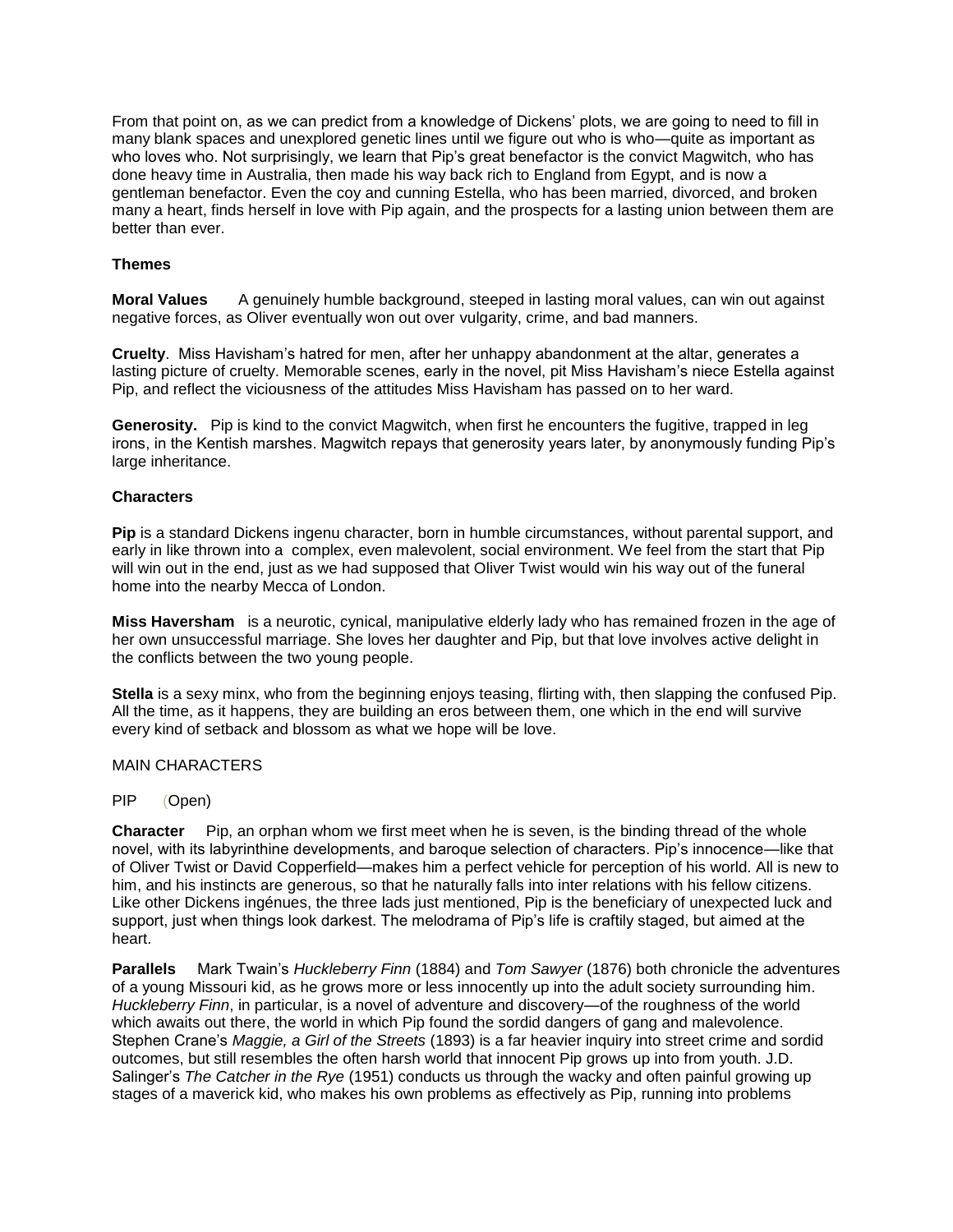society and other people make for him. William Golding, in the *Lord of the Flies* (1954), takes u.s into a feral shipwrecked society in which young war-refugee guys, isolated on a remote island, fight each other like dogs, removing the grace of childhood just as Pip's young childhood is stolen from him

## **Illustrative moments**

**Terrified** We first meet Pip in the churchyard of the village where he is raised—in the marshes of Kent. In a highly dramatic scene Pip is assaulted by a beat up escaped convict, whose desperate manner terrifies the young man. Pip is amazed by this encounter, especially when the convict—who it turns out has just escaped from a nearby prison ship—makes difficult demands, to bring food and a file, for removing leg irons, and threatens the poor kid's life. Pip knows terror, from the start. He complies, stealing the demanded items, and tries to maintain silence over the encounter.

I**nnocence** Pip's susceptibility to get himself into trouble—which will be a consequence of his innocence throughout life—is well illustrated by his search over the moors, in the company of Joe and the police—in an effort to find the two escaped convicts. Pip has been unable, because of the convict's threats on his life, to let any of his friends know that he knows the convicts are nearby on the moor. When Pip accompanies his buddies and the police, to hunt for the convicts, he has to be sure to button his lip, and to hope that the convicts, whom he has aided, do not identify him.

**Resourceful** Pip is throughout his life able to grow with circumstances that present themselves. Prompted by another orphan, Biddy, who worked in the rudimentary 'evening school' in his village, Pip was able to teach himself 'letters.' 'One night I was sitting in the chimney corner with my slate, expending great efforts on a letter to Joe,' Pip's brother-in-law. With these words he announces a skill acquisition which will put him out ahead of many of his local peers, and later belong to the Pip whom chance makes into a gentleman of fashion, becomes a gentleman of fashion. Joe, who is illiterate, is impressed, and Pip picks up courage from Joe's enthused (illiterate) response.

**Abused** Pip's open and gentle nature makes him a natural victim of the strange concerns of Miss Havisham, a wealthy spinster, who wants a young lad to play with her adopted daughter, Estella. Pip goes in all innocence into the bizarre world of this lady, who has worn her wedding dress for decades, after having been jilted at the altar by her fiancé, and who wants Pip to help her bring happiness into Estella's life. Pip struggles to understand the motives of this elderly lady, and then of her adopted daughter, who, following her mother's view of life, is unable to reciprocate emotion, and is cold toward Pip.

# **Discussion questions**

What is the final tone of the relation of Pip to Estella? Are they meant for each other? Has each of them changed a lot since the early days when Estella took out her sadism on him?

What kinds of encouragement does the young Pip have, to keep him going among beatings and sadistic relationships? Why is Joe Gargery so important to him throughout the novel?

What do you see as Dickens' own attitude toward Pip? Does he relate to him personally? Does he admire Pip's tenacity? Does he ever make fun of Pip?

# ESTELLA (Disagreeable)

**Character** Estella, the adopted daughter of Miss Havisham, becomes through that lady Pip's first romantic attraction. While Estella will be less central to *Great Expectations* than is Pip, she will exercise a spell, on the entire novel, which far exceeds her prominence on the page. In fact her development, from cold young woman to experienced and twice married sophisitquée, projects her image as deeply evolving, and central to the motifs of the novel; sentimentalilty, repression, hope. Without Estella, who remains the naïf to the end, the novel would remain touched with adolescence; Estella put the bite and sting into Dickens' tale, and through her constituional introversion she keeps us aware of the personality traits which render her unmistakeable.

**Parallels** Various literary characters intersect with Estella, though none coincide with this complex mixture of beset ingénue, and heartless little dominatrix; nor with the matured Estella, who never forgets